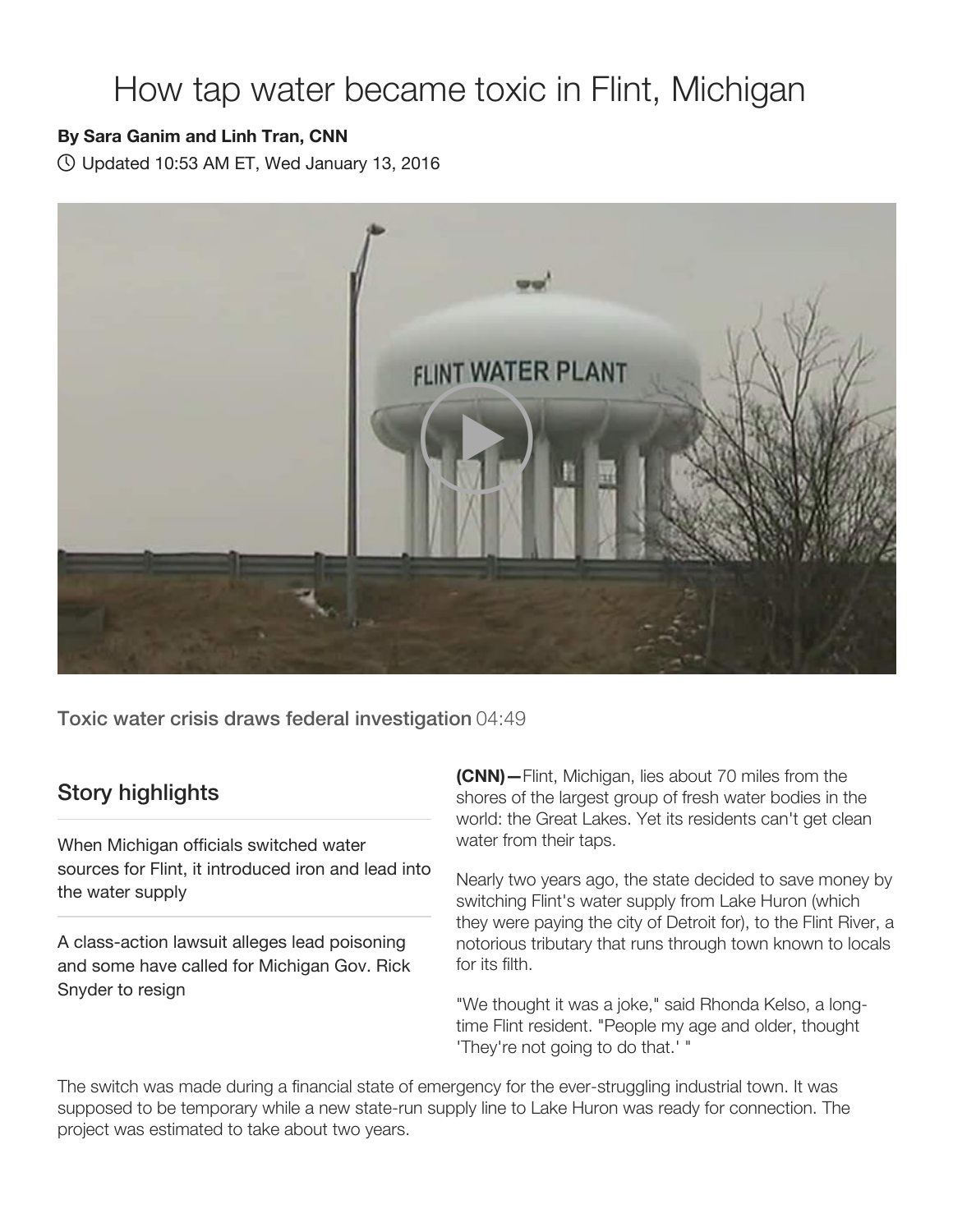

A city employee flushes out a hydrant.



Related Video: FEMA aiding in toxic water crisis 03:15



Rhonda Kelso and her daughter

# What's in the water?

Soon after the switch, the water started to look, smell and taste funny. Residents said it often looked dirty.

"The water would come in brown and my daughter was like 'Mom ... why is the water brown?' "

Kelso thought it was sewage, but it was actually iron. The Flint River is highly corrosive: 19 times more so than the Lake Huron supply, according to [researchers](http://flintwaterstudy.org/about-page/about-us/) from Virginia Tech.

According to a [class-action](http://i2.cdn.turner.com/cnn/2016/images/01/10/may.et.al.v.snyder.et.al.-.pacer.1.complaint.for.injunctive.and.declaratory.relief.pdf) lawsuit, the state Department of Environmental Quality wasn't treating the Flint River water with an anti-corrosive agent, in violation of federal law. Therefore, the water was eroding the iron water mains, turning water brown.

But what residents couldn't see was far worse. About half of the service lines to homes in Flint are made of lead and because the water wasn't properly treated, lead began leaching into the water supply, in addition to the iron.

This had been the status quo for nearly two years, and until September, city and state officials told worried residents that everything was fine. Former Flint Mayor Dayne Walling even drank it on local TV to make the point.

But in August, a group of skeptical researchers from Virginia Tech came up and did in-home testing and found elevated levels of lead in the drinking water and made those findings public. State officials insisted their own research was more accurate.

"You're paying for poison. I'm paying for water that's a toxic waste," Kelso said. She and her daughter and four other families are now part of a [class-action](http://i2.cdn.turner.com/cnn/2016/images/01/10/may.et.al.v.snyder.et.al.-.pacer.1.complaint.for.injunctive.and.declaratory.relief.pdf) lawsuit that alleges not only lead poisoning but several medical conditions resulting from contaminated water after the switch. CNN sought responses from all the defendants, and many did not respond.

Later it became publicly known that federal law had not been followed. A 2011 study on the Flint River found it would have to be treated with an anti-corrosive agent for it to be considered as a safe source for drinking water.

Adding that agent would have cost about \$100 a day, and experts say 90% of the problems with Flint's water would have been avoided.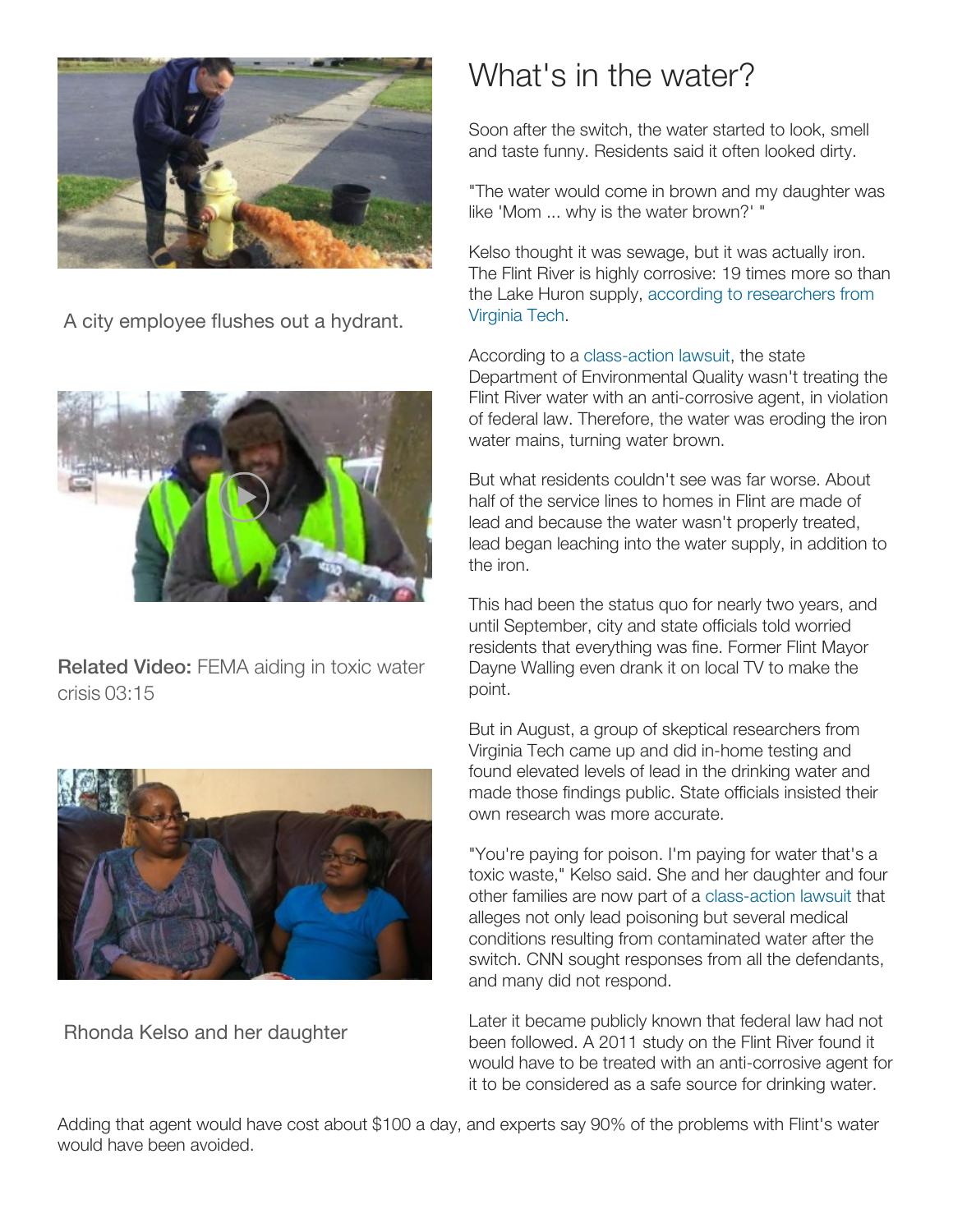

The city is now issuing bottled water to Flint residents.



Dr. Mona Hanna-Attisha



Mayor Karen Weaver

But Flint residents say they were kept in the dark for 18 months until a local doctor took things into her own hands.

# The hero doctor

In the pediatric ward of Flint's Hurley Medical Center, Dr. Mona Hanna-Attisha was seeing more and more worried parents fretting over rashes and hair loss.

No one believed state and local officials when they said that this icky brown water was safe.

Hanna-Attisha, an animated and passionate young pediatrician with horn-rimmed glasses who everyone calls Dr. Mona, realized there was a way to determine whether the water was affecting kids. Medicare requires states to keep records of blood lead levels in toddlers. The comparison was astonishing. Lead levels doubled and even tripled in some cases.

"When (my research team and I) saw that it was getting into children and when we knew the consequences, that's when I think we began not to sleep," Hanna-Attisha said.

At first, the state publicly denounced her work, saying she was causing near hysteria. They spent a week attacking her before reversing their narrative and admitting she was right.

"Their information wasn't flawed. They had the data, but they were being told by the DEQ that there wasn't a problem, they just dismissed it," said Hanna-Attisha and confirmed by the state-appointed task force. "There was almost like blinders on," she added. CNN contacted DEQ's former director, Dan Wyant, who made the decision and later resigned over the issue. He did not respond.

Just a few weeks later, in October, the city reverted to using Detroit's Lake Huron water supply, but the damage was done to the lead pipes.

Even with properly treated water flowing in, Virginia Tech researchers still detected lead levels -- albeit lower ones -- in water in Flint homes.

The state is now handing out filters and bottled water.

"You know, I never thought this was something that we would be begging for, crying for ... clean, affordable water," said Flint Mayor Karen Weaver.